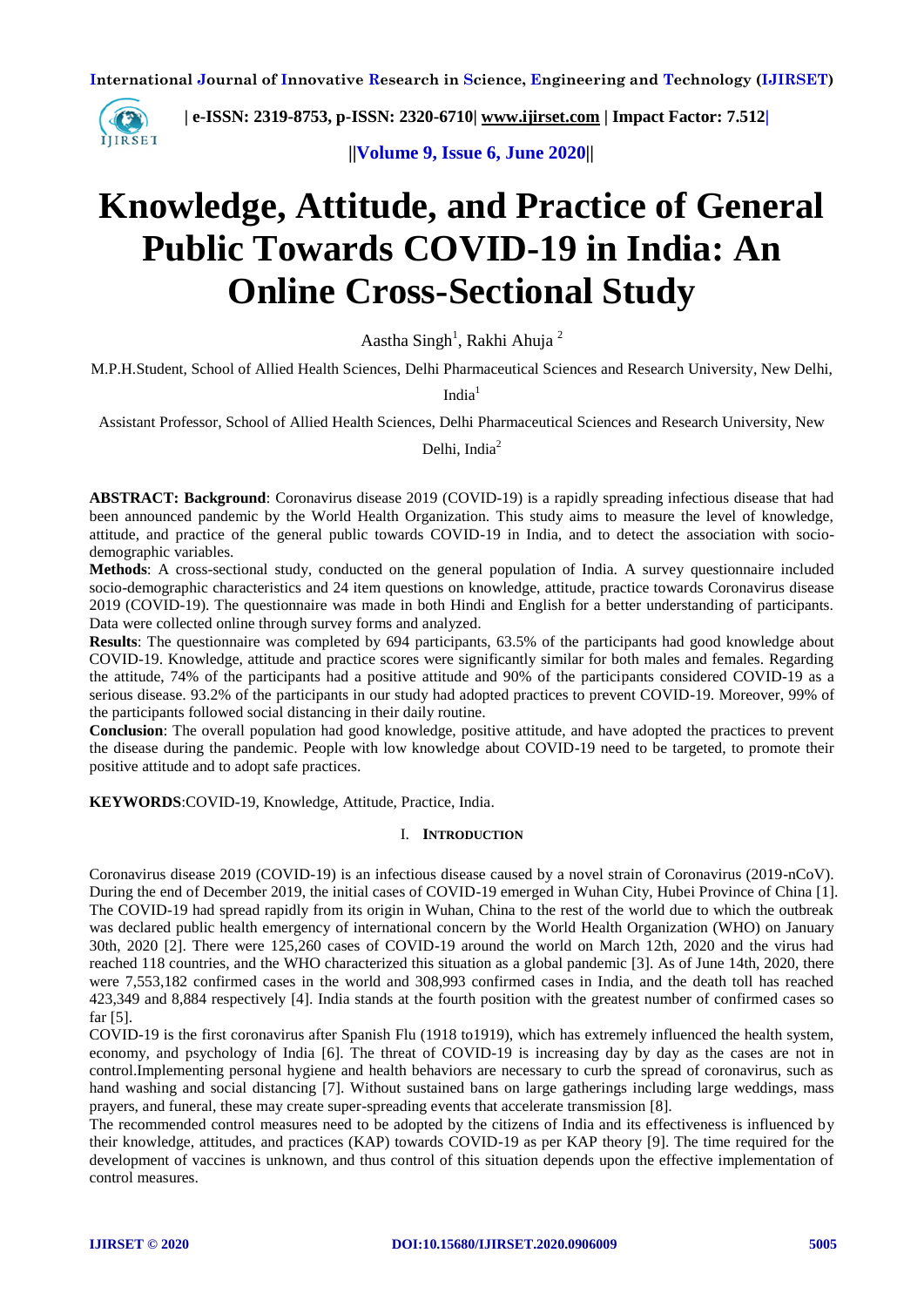

## **| e-ISSN: 2319-8753, p-ISSN: 2320-6710| [www.ijirset.com](http://www.ijirset.com/) | Impact Factor: 7.512|**

# **||Volume 9, Issue 6, June 2020||**

Lessons learned from the severe acute respiratory syndrome (SARS) outbreak in 2003 suggest that knowledge and attitudes towards infectious diseases are associated with the level of panic emotion among the population, which can further complicate attempts to prevent the spread of the disease [10]. Behaviors like underestimation, stigmatization, panic emotions, false measures to avoid infection affect the battle against such an uncommon situation [11].

The future course of this virus is unknown. In the initial stage of the pandemic, India reported some of the lowest infection rates of COVID-19. Numbers began to rise in late March 2020, with confirmed cases increasing across the country, however, this number may reflect a shortage of tests [12].

The present study aimed to measure the level of knowledge, attitude, and practice of the general public towards COVID-19 in India, and to detect the association with sociodemographic variables.

#### II. **METHODOLOGY**

#### **Study design and Population:**

This study was a web-based cross-sectional survey. The sample size was determined using the Epi Info 7 software. The sample size was estimated by assuming that the probability of having a good knowledge and positive attitude towards preventive measures against coronavirus disease was  $50\%$ , confidence level = 99%, and d (margin of error) = 5%. The calculated sample size of this study was 665 participants. The inclusion criteria consisted of participants of Indian nationality aged 18 years and above.

#### **Questionnaire preparation:**

The questionnaire of this study was developed with the help of WHO training material for COVID-19 [13]. A 24-item survey questionnaire was prepared in both Hindi and English for a better understanding of the participants. The questionnaire was comprised of socio-demographic characteristics, knowledge regarding COVID-19, attitude towards COVID-19, and practice regarding the prevention of COVID-19.Socio-demographic characteristics included questions related to age, gender, marital status, education, employment status, income, and place of current residence. Place of residence was further compressed into five zones North zone, South zone, East zone, West zone, and Central zone.

#### **Knowledge about COVID-19:**

The knowledge section of the questionnaire consisted of 13 questions (K1-K13): 6 questions regarding clinical presentations (K1-K6), 4 questions regarding prevention and control (K7-K10), and 3 questions regarding transmission routes (K11-K13) of COVID-19. A correct answer was assigned one point and an incorrect/unknown answer was assigned zero points. Thus, total knowledge scores ranged from 0 to 13, with a higher score denoting a better knowledge of COVID-19. Knowledge score was interpreted in terms of Good, Fair, and Poor, where a score of more than 10 denoted good knowledge, between 6 to 10, denoted fair knowledge, and less than 6 denoted poor knowledge.

# **Attitude towards COVID-19:**

To evaluate the attitude of the general public towards COVID-19, 4 questions were asked (A1-A4). The scoring was similar to the knowledge section. The total attitude score ranged from 0 to 4.

#### **Practice regarding COVID-19:**

There were 7 questions related to practice (P1-P7) for the prevention of COVID-19. The scoring systems for practice were similar to the knowledge section. The total practice score ranged from 0 to 7. These questions were answered on the Yes/No basis.

#### **Data Collection:**

Data was collected using Google Form and the link was distributed through the various social media platforms. Participants were encouraged to share the google form link with their friends and relatives. A short description of the study, voluntary participation, declaration of confidentiality, and anonymity were included at the beginning of the form. The data were collected from 23rd May to 1st June 2020 and the questionnaire was completed by 704 participants.

## **Statistical Analysis:**

Data were coded and recorded in the MS Excel spreadsheet program. For data analysis, Statistical Package for the Social Sciences (SPSS) software, version23(IBM Corp.) was used. Descriptive statistical methods were utilized to summarize data on socio-demographic characteristics and responses to the knowledge, attitude, and practice (KAP) questions towards COVID-19.Descriptive statistics were elaborated in the form of means/standard deviations and medians/Interquartile range (IQRs) for continuous variables, and frequencies and percentages for categorical variables.

Group comparisons for continuously distributed data were made using independent sample 't' test when comparing two groups. If data were found to be non-normally distributed, appropriate non-parametric tests in the form of the Wilcoxon test were used. A chi-square test was used for group comparisons for categorical data. In case the expected frequency in the contingency tables was found to be <5 for >25% of the cells, Fisher's Exact Test was used instead.

Linear correlation between two continuous variables was explored using Pearson's correlation (if the data were normally distributed) and Spearman's correlation (for non-normally distributed data). Statistical significance was kept at  $P < 0.05$ .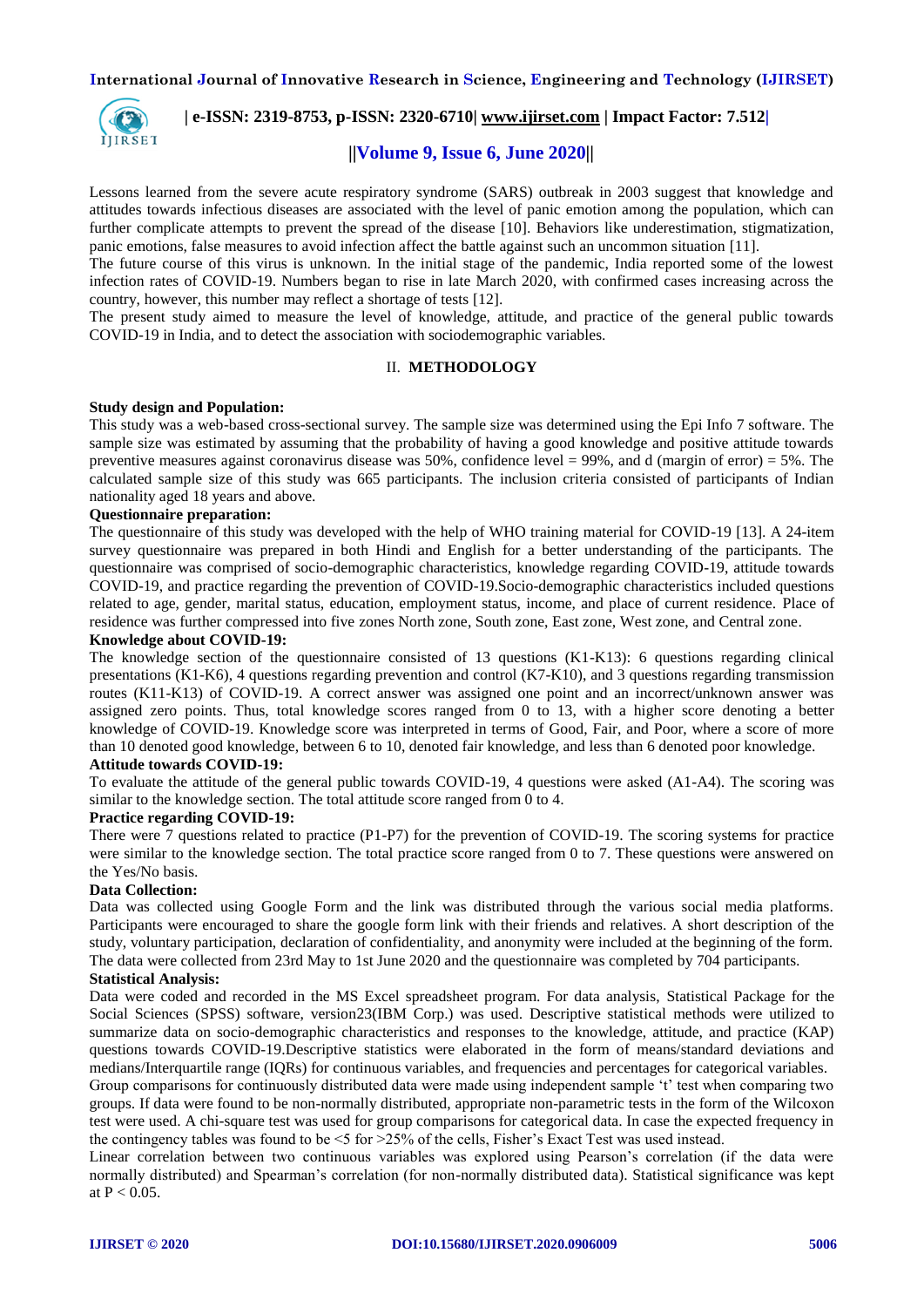

 **| e-ISSN: 2319-8753, p-ISSN: 2320-6710| [www.ijirset.com](http://www.ijirset.com/) | Impact Factor: 7.512|**

# **||Volume 9, Issue 6, June 2020||**

#### **Ethical Considerations:**

This study was approved by the ethics committee of the institution. Respondent's anonymity and confidentiality were ensured. At the beginning of the questionnaire, consent was sought in terms of yes or no for willingness to participate.

#### III. **RESULTS**

The questionnaire was filled by 704 participants, out of which 10 participants did not consent to participate thus a final sample of the study was 694 participants. More than half of the participants (64.4%) were between 18 to 30 years of age. Distribution of participants based on gender was somewhat equal, for males and females i.e. 49.3% and 50.6% respectively. Over one-half of the participants were unmarried. The least number of responses were from the South and West zone of the country. (Table 4)

Table 1: Summary of knowledge, attitude and practice assessment on COVID-19 among the general population of India (n = 694)

|                                                                        | Frequency (%) |                  |  |
|------------------------------------------------------------------------|---------------|------------------|--|
| <b>Knowledge, Attitude and Practice Items</b>                          | Correct       | <b>Incorrect</b> |  |
| K1. Cause                                                              | 649 (93.5%)   | 45 (6.5%)        |  |
| <b>K2.</b> Incubation period                                           | 616 (88.8%)   | 78 (11.2%)       |  |
| K3. Age group                                                          | 628 (90.5%)   | 66 (9.5%)        |  |
| K4. Symptoms                                                           | 649 (93.5%)   | 45 (6.5%)        |  |
| K5. Common cold, stuffy nose, runny nose, and sneezing are less common | 367 (52.9%)   | 327 (47.1%)      |  |
| K6. Elderly more susceptible                                           | 527 (75.9%)   | 167 (24.1%)      |  |
| K7. Washing hands                                                      | 613 (88.3%)   | 81 (11.7%)       |  |
| K8. Medical masks                                                      | 630 (90.8%)   | $64(9.2\%)$      |  |
| K9. Avoid going outside                                                | 676 (97.4%)   | $18(2.6\%)$      |  |
| K10. Isolation and treatment                                           | 654 (94.2%)   | $40(5.8\%)$      |  |
| K11. Transmission from contaminated dairy and meat                     | 275 (39.6%)   | 419 (60.4%)      |  |
| K12. Fever                                                             | 544 (78.4%)   | 150 (21.6%)      |  |
| K13. Spreads via respiratory droplets                                  | 622 (89.6%)   | 72 (10.4%)       |  |
| A1. COVID-19 is serious disease                                        | 638 (91.9%)   | 56 (8.1%)        |  |
| A2. Awareness is sufficient                                            | 384 (55.3%)   | 310 (44.7%)      |  |
| A3. COVID-19 can be controlled?                                        | 428 (61.7%)   | 266 (38.3%)      |  |
| A4. India can win against COVID-19                                     | 599 (86.3%)   | 95 (13.7%)       |  |
| P1. Avoid going out                                                    | 659 (95.0%)   | 35 (5.0%)        |  |
| P <sub>2</sub> . Wear mask                                             | 677 (97.6%)   | $17(2.4\%)$      |  |
| P3. Avoid handshaking and hugging                                      | 679 (97.8%)   | $15(2.2\%)$      |  |
| P4. Frequently wash hands                                              | 675 (97.3%)   | 19 (2.7%)        |  |
| <b>P5.</b> Use sanitizer and disinfectant                              | 661 (95.2%)   | 33 (4.8%)        |  |
| <b>P6.</b> Use traditional medicine                                    | 489 (70.5%)   | 205 (29.5%)      |  |
| <b>P7.</b> Follow social distancing                                    | 687 (99.0%)   | $7(1.0\%)$       |  |

#### **Knowledge outcome of COVID-19:**

The knowledge of participants was assessed by 13 questions on knowledge and the mean of total knowledge score was 10.73 (SD-1.82, Median-11.00) and Ranged from 10 to 12 (Table 2). More than 80% of the participants knew the cause, route of transmission, and susceptible age group of COVID 19. Common cold-like symptoms are less common was not known to 47% of the participants. The results suggested that 60.4% of the participants thought that contaminated dairy and meat can cause the transmission of COVID-19 (Table 1).

The knowledge score interpretation was done in terms of good, fair and poor and the study results suggested that the mean for good knowledge score was 11.78 ranged from 11 to 12, for fair mean was 9.23 ranged from 9-10, for poor mean was 3 which ranged from 2-5 (Table 3). Distribution of the Participants in Terms of Knowledge Score Interpretation can suggest that more than half of the participants (63.5%) had good knowledge though a very small proportion of participants which is 1.9% had poor knowledge.

Table 2: Total Scores of Knowledge, Attitude, and Practice about COVID-19 amongthegeneral population of India in terms of Mean, Median, and Range.

| <b>KAP Total Scores</b> | Mean $\pm$ SD  | <b>Median (IOR)</b> | Min-Max      |
|-------------------------|----------------|---------------------|--------------|
| <b>K</b> Score Total    | $10.73 + 1.82$ | 11.00 (10.00-12.00) | $0.0 - 13.0$ |
| <b>A Score Total</b>    | $2.95 + 0.98$  | $3.00(2.00-4.00)$   | $0.0 - 4.0$  |
| <b>P</b> Score Total    | $6.52 + 0.89$  | $7.00(6.00-7.00)$   | $0.0 - 7.0$  |

\*IQR- Interquartile Range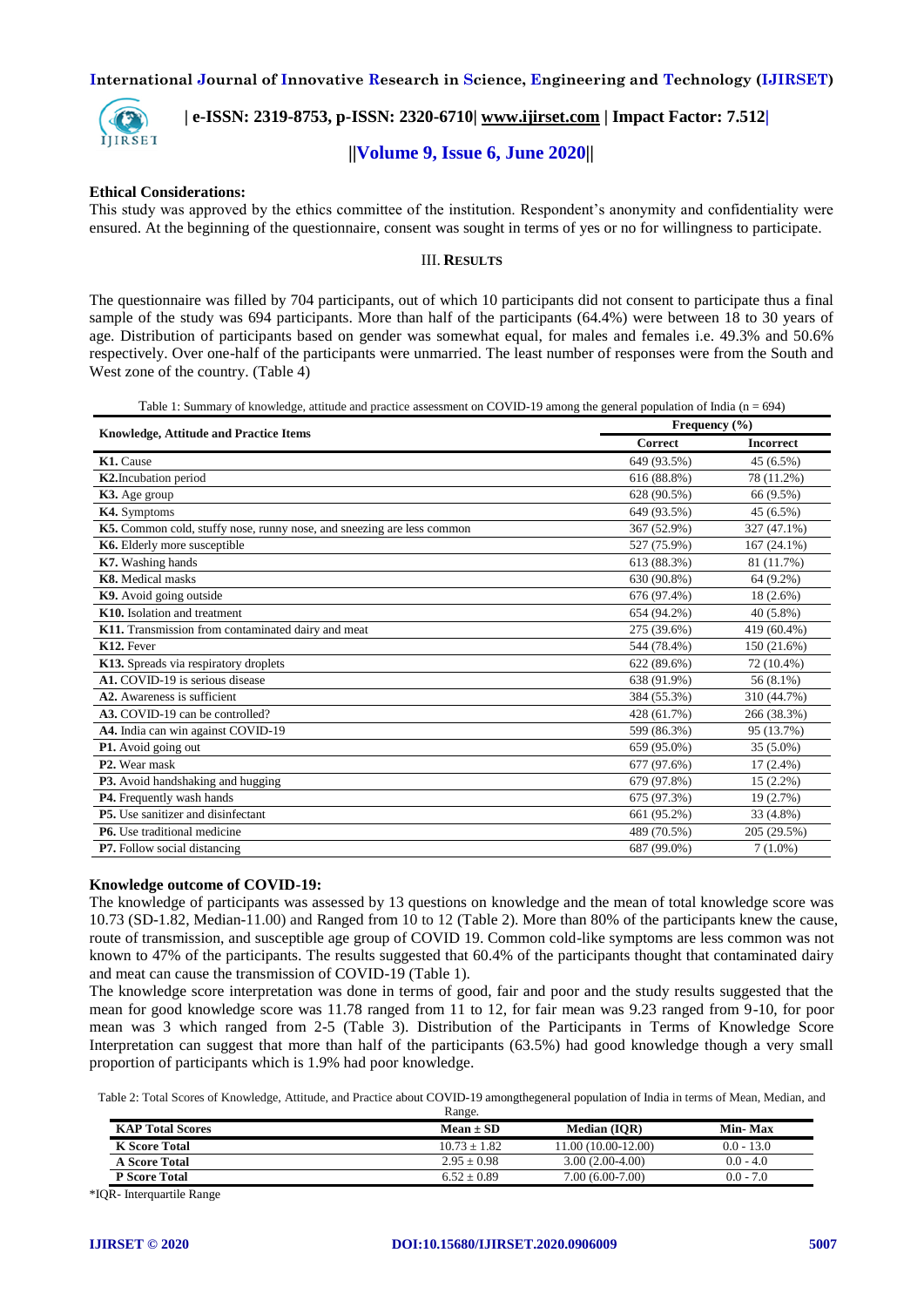

# **| e-ISSN: 2319-8753, p-ISSN: 2320-6710| [www.ijirset.com](http://www.ijirset.com/) | Impact Factor: 7.512|**

# **||Volume 9, Issue 6, June 2020||**

|                      | <b>K</b> Score Interpretation |            |            |               | <b>Kruskal Wallis Test</b> |  |
|----------------------|-------------------------------|------------|------------|---------------|----------------------------|--|
| <b>K</b> Score Total | Good                          | Fair       | Poor       | $X^{\wedge}2$ | p-value                    |  |
| Mean $(SD)$          | 11.78(0.72)                   | 9.23(0.97) | 3.00(2.00) |               | < 0.001                    |  |
| Median (IQR)         | $12(11-12)$                   | $10(9-10)$ | $4(2-5)$   | 509.336       |                            |  |
| Range                | $11 - 13$                     | $6 - 10$   | $0 - 5$    |               |                            |  |

Table 3: Level of knowledge about COVID-19 disease amongthegeneral population of India (n = 694)

\*X^2- Chi-square

Knowledge scores varied significantly across age, gender, marital status, education, employment status, income, and region. The study results suggested that the socio-demographic variables such as gender, education, employment status, monthly family income, region were significantly associated (p<0.05) with knowledge. However, marital status does not have a significant correlation (Table 4).

Table 4:Correlation of socio-demographics and the knowledge about COVID-19 amongthegeneral population of India(n= 694)

| <b>Socio-Demographics</b><br>Frequency $(\% )$<br>P Score<br>A Score<br>$p-$<br><b>K</b> Score Total<br>p-value<br>p-value<br>value<br><b>Total</b><br><b>Total</b><br>0.143 <sup>1</sup><br>0.837 <sup>1</sup><br>0.060 <sup>1</sup><br>Age<br>18-30 years<br>$10.78 \pm 1.58$<br>$2.95 \pm 0.98$<br>$6.53 \pm 0.79$<br>447 (64.4%)<br>$31-40$ years<br>$61(8.8\%)$<br>$10.92 \pm 1.78$<br>$2.98 \pm 0.87$<br>$6.82 \pm 0.39$<br>$41-50$ years<br>$10.91\pm2.16$<br>$3.01 \pm 1.04$<br>$6.40 \pm 1.16$<br>70 (10.1%)<br>$51-60$ years<br>$10.46 \pm 2.54$<br>$2.85 \pm 1.07$<br>$6.44 \pm 1.16$<br>81 (11.7%)<br>Above 60 years<br>35 (5.0%)<br>$10.17 \pm 2.01$<br>$3.09 \pm 0.82$<br>$6.34 \pm 1.26$<br>$0.015$ <sup>1</sup><br>$0.441$ <sup>1</sup><br>$0.075$ <sup>1</sup><br>Gender<br>Male<br>$10.92 \pm 1.65$<br>$2.92 \pm 0.96$<br>$6.49\pm0.84$<br>342 (49.3%)<br>Female<br>$10.56 \pm 1.96$<br>$2.99 \pm 1.00$<br>$6.55 \pm 0.94$<br>351 (50.6%)<br>$9.00 \pm 0$<br>$7.00\pm0$<br>Transgender<br>$1(0.1\%)$<br>$3.00 \pm 0$<br>$0.065$ <sup>1</sup><br>$0.178$ <sup>1</sup><br>0.003 <sup>1</sup><br><b>Marital Status</b><br>Unmarried<br>430 (62.0%)<br>$10.72 \pm 1.59$<br>$2.97 \pm 0.97$<br>$6.53 \pm 0.77$<br>Married<br>$10.88 \pm 1.94$<br>$2.97 \pm 0.97$<br>250 (36.0%)<br>$6.58 \pm 0.90$<br>Divorcee/separated<br>$8.43 \pm 5.16$<br>$7(1.0\%)$<br>$2.00 \pm 1.53$<br>$5.86 \pm 2.04$<br>Widow/widower<br>$7(1.0\%)$<br>$8.86 \pm 3.24$<br>$2.57 \pm 0.98$<br>$4.43 \pm 2.44$<br>$\leq 0.001$ <sup>1</sup><br>0.006 <sup>1</sup><br><b>Education</b><br>0.064 <sup>1</sup><br>Illiterate<br>$2(0.3\%)$<br>$9.50 \pm 0.71$<br>$4.00 \pm 0.00$<br>$7.00 \pm 0.00$<br>Primary school<br>$1(0.1\%)$<br>$9.00 \pm 0$<br>$2.00 \pm 0$<br>$5.00 \pm 0$<br>Middle school<br>$8.83 \pm 1.34$<br>$3.33 \pm 0.65$<br>$6.33 \pm 1.15$<br>12(1.7%)<br>High school<br>$15(2.2\%)$<br>$9.40 \pm 3.00$<br>$2.93 \pm 1.16$<br>$6.53 \pm 1.30$<br>Intermediate<br>44 (6.3%)<br>$10.00 \pm 2.84$<br>$2.43 \pm 1.15$<br>$6.11 \pm 1.35$<br>Graduate or Postgraduate<br>620 (89.3%)<br>$2.98\pm0.95$<br>$6.56 \pm 0.83$<br>$10.86 \pm 1.66$<br>0.027 <sup>1</sup><br>0.059 <sup>1</sup><br><b>Employment Status</b><br>$0.755$ <sup>1</sup><br>Employed<br>306 (44%)<br>$10.99 \pm 1.68$<br>$2.94 \pm 0.88$<br>$6.55 \pm 0.82$<br>Student<br>269 (38.8%)<br>$10.64 \pm 1.56$<br>$3.05 \pm 1.00$<br>$6.51 \pm 0.84$<br>Unemployed<br>$10.26 \pm 2.65$<br>$2.71 \pm 1.20$<br>$6.46 \pm 1.16$<br>$65(9.4\%)$<br>Homemaker<br>$2.68\pm1.09$<br>$6.56 \pm 1.02$<br>34 (4.9%)<br>$10.32 \pm 2.45$<br>Retired<br>20 (2.9%)<br>$10.40 \pm 2.35$<br>$3.00 \pm 0.79$<br>$6.35 \pm 1.39$<br><b>Monthly Family Income</b><br>0.004 <sup>1</sup><br>0.177 <sup>1</sup><br>0.147 <sup>1</sup><br>39 (5.6%)<br>$10.00 \pm 0$<br>$4.00 \pm 0$<br>$7.00 \pm 0$<br>$<$ Rs 2,600<br>Rs 2,601-7,800<br>$21(3.0\%)$<br>$10.26 \pm 2.00$<br>$2.85 \pm 1.27$<br>$6.64 \pm 0.90$<br>$10.57 \pm 0.93$<br>$3.43\pm0.68$<br>$6.86 \pm 0.48$<br>Rs 7,801-13,000<br>29 (4.2%)<br>$11.00 \pm 1.41$<br>$3.03 \pm 0.98$<br>Rs 13,001-19,000<br>31 (4.5%)<br>$6.66 \pm 0.55$<br>Rs 19,001-26,000<br>78 (11.2%)<br>$9.87 \pm 2.25$<br>$2.71 \pm 1.07$<br>$6.52 \pm 0.96$<br>$3.05 \pm 1.08$<br>Rs 26,001 - 52,000<br>178 (25.6%)<br>$10.15 \pm 2.72$<br>$6.45 \pm 1.26$<br>$>$ Rs 52,001<br>$10.88 \pm 1.61$<br>$2.97 \pm 0.86$<br>$6.49 \pm 0.93$<br>318 (45.8%) |        | Mean $\pm$ Standard deviation |  |  |  |  |  |
|-----------------------------------------------------------------------------------------------------------------------------------------------------------------------------------------------------------------------------------------------------------------------------------------------------------------------------------------------------------------------------------------------------------------------------------------------------------------------------------------------------------------------------------------------------------------------------------------------------------------------------------------------------------------------------------------------------------------------------------------------------------------------------------------------------------------------------------------------------------------------------------------------------------------------------------------------------------------------------------------------------------------------------------------------------------------------------------------------------------------------------------------------------------------------------------------------------------------------------------------------------------------------------------------------------------------------------------------------------------------------------------------------------------------------------------------------------------------------------------------------------------------------------------------------------------------------------------------------------------------------------------------------------------------------------------------------------------------------------------------------------------------------------------------------------------------------------------------------------------------------------------------------------------------------------------------------------------------------------------------------------------------------------------------------------------------------------------------------------------------------------------------------------------------------------------------------------------------------------------------------------------------------------------------------------------------------------------------------------------------------------------------------------------------------------------------------------------------------------------------------------------------------------------------------------------------------------------------------------------------------------------------------------------------------------------------------------------------------------------------------------------------------------------------------------------------------------------------------------------------------------------------------------------------------------------------------------------------------------------------------------------------------------------------------------------------------------------------------------------------------------------------------------------------------------------------------------------------------------------------------------------------------------------------------------------------------------------------------------------------------------------------------------------------------------------|--------|-------------------------------|--|--|--|--|--|
|                                                                                                                                                                                                                                                                                                                                                                                                                                                                                                                                                                                                                                                                                                                                                                                                                                                                                                                                                                                                                                                                                                                                                                                                                                                                                                                                                                                                                                                                                                                                                                                                                                                                                                                                                                                                                                                                                                                                                                                                                                                                                                                                                                                                                                                                                                                                                                                                                                                                                                                                                                                                                                                                                                                                                                                                                                                                                                                                                                                                                                                                                                                                                                                                                                                                                                                                                                                                                                   |        |                               |  |  |  |  |  |
|                                                                                                                                                                                                                                                                                                                                                                                                                                                                                                                                                                                                                                                                                                                                                                                                                                                                                                                                                                                                                                                                                                                                                                                                                                                                                                                                                                                                                                                                                                                                                                                                                                                                                                                                                                                                                                                                                                                                                                                                                                                                                                                                                                                                                                                                                                                                                                                                                                                                                                                                                                                                                                                                                                                                                                                                                                                                                                                                                                                                                                                                                                                                                                                                                                                                                                                                                                                                                                   |        |                               |  |  |  |  |  |
|                                                                                                                                                                                                                                                                                                                                                                                                                                                                                                                                                                                                                                                                                                                                                                                                                                                                                                                                                                                                                                                                                                                                                                                                                                                                                                                                                                                                                                                                                                                                                                                                                                                                                                                                                                                                                                                                                                                                                                                                                                                                                                                                                                                                                                                                                                                                                                                                                                                                                                                                                                                                                                                                                                                                                                                                                                                                                                                                                                                                                                                                                                                                                                                                                                                                                                                                                                                                                                   |        |                               |  |  |  |  |  |
|                                                                                                                                                                                                                                                                                                                                                                                                                                                                                                                                                                                                                                                                                                                                                                                                                                                                                                                                                                                                                                                                                                                                                                                                                                                                                                                                                                                                                                                                                                                                                                                                                                                                                                                                                                                                                                                                                                                                                                                                                                                                                                                                                                                                                                                                                                                                                                                                                                                                                                                                                                                                                                                                                                                                                                                                                                                                                                                                                                                                                                                                                                                                                                                                                                                                                                                                                                                                                                   |        |                               |  |  |  |  |  |
|                                                                                                                                                                                                                                                                                                                                                                                                                                                                                                                                                                                                                                                                                                                                                                                                                                                                                                                                                                                                                                                                                                                                                                                                                                                                                                                                                                                                                                                                                                                                                                                                                                                                                                                                                                                                                                                                                                                                                                                                                                                                                                                                                                                                                                                                                                                                                                                                                                                                                                                                                                                                                                                                                                                                                                                                                                                                                                                                                                                                                                                                                                                                                                                                                                                                                                                                                                                                                                   |        |                               |  |  |  |  |  |
|                                                                                                                                                                                                                                                                                                                                                                                                                                                                                                                                                                                                                                                                                                                                                                                                                                                                                                                                                                                                                                                                                                                                                                                                                                                                                                                                                                                                                                                                                                                                                                                                                                                                                                                                                                                                                                                                                                                                                                                                                                                                                                                                                                                                                                                                                                                                                                                                                                                                                                                                                                                                                                                                                                                                                                                                                                                                                                                                                                                                                                                                                                                                                                                                                                                                                                                                                                                                                                   |        |                               |  |  |  |  |  |
|                                                                                                                                                                                                                                                                                                                                                                                                                                                                                                                                                                                                                                                                                                                                                                                                                                                                                                                                                                                                                                                                                                                                                                                                                                                                                                                                                                                                                                                                                                                                                                                                                                                                                                                                                                                                                                                                                                                                                                                                                                                                                                                                                                                                                                                                                                                                                                                                                                                                                                                                                                                                                                                                                                                                                                                                                                                                                                                                                                                                                                                                                                                                                                                                                                                                                                                                                                                                                                   |        |                               |  |  |  |  |  |
|                                                                                                                                                                                                                                                                                                                                                                                                                                                                                                                                                                                                                                                                                                                                                                                                                                                                                                                                                                                                                                                                                                                                                                                                                                                                                                                                                                                                                                                                                                                                                                                                                                                                                                                                                                                                                                                                                                                                                                                                                                                                                                                                                                                                                                                                                                                                                                                                                                                                                                                                                                                                                                                                                                                                                                                                                                                                                                                                                                                                                                                                                                                                                                                                                                                                                                                                                                                                                                   |        |                               |  |  |  |  |  |
|                                                                                                                                                                                                                                                                                                                                                                                                                                                                                                                                                                                                                                                                                                                                                                                                                                                                                                                                                                                                                                                                                                                                                                                                                                                                                                                                                                                                                                                                                                                                                                                                                                                                                                                                                                                                                                                                                                                                                                                                                                                                                                                                                                                                                                                                                                                                                                                                                                                                                                                                                                                                                                                                                                                                                                                                                                                                                                                                                                                                                                                                                                                                                                                                                                                                                                                                                                                                                                   |        |                               |  |  |  |  |  |
|                                                                                                                                                                                                                                                                                                                                                                                                                                                                                                                                                                                                                                                                                                                                                                                                                                                                                                                                                                                                                                                                                                                                                                                                                                                                                                                                                                                                                                                                                                                                                                                                                                                                                                                                                                                                                                                                                                                                                                                                                                                                                                                                                                                                                                                                                                                                                                                                                                                                                                                                                                                                                                                                                                                                                                                                                                                                                                                                                                                                                                                                                                                                                                                                                                                                                                                                                                                                                                   |        |                               |  |  |  |  |  |
|                                                                                                                                                                                                                                                                                                                                                                                                                                                                                                                                                                                                                                                                                                                                                                                                                                                                                                                                                                                                                                                                                                                                                                                                                                                                                                                                                                                                                                                                                                                                                                                                                                                                                                                                                                                                                                                                                                                                                                                                                                                                                                                                                                                                                                                                                                                                                                                                                                                                                                                                                                                                                                                                                                                                                                                                                                                                                                                                                                                                                                                                                                                                                                                                                                                                                                                                                                                                                                   |        |                               |  |  |  |  |  |
|                                                                                                                                                                                                                                                                                                                                                                                                                                                                                                                                                                                                                                                                                                                                                                                                                                                                                                                                                                                                                                                                                                                                                                                                                                                                                                                                                                                                                                                                                                                                                                                                                                                                                                                                                                                                                                                                                                                                                                                                                                                                                                                                                                                                                                                                                                                                                                                                                                                                                                                                                                                                                                                                                                                                                                                                                                                                                                                                                                                                                                                                                                                                                                                                                                                                                                                                                                                                                                   |        |                               |  |  |  |  |  |
|                                                                                                                                                                                                                                                                                                                                                                                                                                                                                                                                                                                                                                                                                                                                                                                                                                                                                                                                                                                                                                                                                                                                                                                                                                                                                                                                                                                                                                                                                                                                                                                                                                                                                                                                                                                                                                                                                                                                                                                                                                                                                                                                                                                                                                                                                                                                                                                                                                                                                                                                                                                                                                                                                                                                                                                                                                                                                                                                                                                                                                                                                                                                                                                                                                                                                                                                                                                                                                   |        |                               |  |  |  |  |  |
|                                                                                                                                                                                                                                                                                                                                                                                                                                                                                                                                                                                                                                                                                                                                                                                                                                                                                                                                                                                                                                                                                                                                                                                                                                                                                                                                                                                                                                                                                                                                                                                                                                                                                                                                                                                                                                                                                                                                                                                                                                                                                                                                                                                                                                                                                                                                                                                                                                                                                                                                                                                                                                                                                                                                                                                                                                                                                                                                                                                                                                                                                                                                                                                                                                                                                                                                                                                                                                   |        |                               |  |  |  |  |  |
|                                                                                                                                                                                                                                                                                                                                                                                                                                                                                                                                                                                                                                                                                                                                                                                                                                                                                                                                                                                                                                                                                                                                                                                                                                                                                                                                                                                                                                                                                                                                                                                                                                                                                                                                                                                                                                                                                                                                                                                                                                                                                                                                                                                                                                                                                                                                                                                                                                                                                                                                                                                                                                                                                                                                                                                                                                                                                                                                                                                                                                                                                                                                                                                                                                                                                                                                                                                                                                   |        |                               |  |  |  |  |  |
|                                                                                                                                                                                                                                                                                                                                                                                                                                                                                                                                                                                                                                                                                                                                                                                                                                                                                                                                                                                                                                                                                                                                                                                                                                                                                                                                                                                                                                                                                                                                                                                                                                                                                                                                                                                                                                                                                                                                                                                                                                                                                                                                                                                                                                                                                                                                                                                                                                                                                                                                                                                                                                                                                                                                                                                                                                                                                                                                                                                                                                                                                                                                                                                                                                                                                                                                                                                                                                   |        |                               |  |  |  |  |  |
|                                                                                                                                                                                                                                                                                                                                                                                                                                                                                                                                                                                                                                                                                                                                                                                                                                                                                                                                                                                                                                                                                                                                                                                                                                                                                                                                                                                                                                                                                                                                                                                                                                                                                                                                                                                                                                                                                                                                                                                                                                                                                                                                                                                                                                                                                                                                                                                                                                                                                                                                                                                                                                                                                                                                                                                                                                                                                                                                                                                                                                                                                                                                                                                                                                                                                                                                                                                                                                   |        |                               |  |  |  |  |  |
|                                                                                                                                                                                                                                                                                                                                                                                                                                                                                                                                                                                                                                                                                                                                                                                                                                                                                                                                                                                                                                                                                                                                                                                                                                                                                                                                                                                                                                                                                                                                                                                                                                                                                                                                                                                                                                                                                                                                                                                                                                                                                                                                                                                                                                                                                                                                                                                                                                                                                                                                                                                                                                                                                                                                                                                                                                                                                                                                                                                                                                                                                                                                                                                                                                                                                                                                                                                                                                   |        |                               |  |  |  |  |  |
|                                                                                                                                                                                                                                                                                                                                                                                                                                                                                                                                                                                                                                                                                                                                                                                                                                                                                                                                                                                                                                                                                                                                                                                                                                                                                                                                                                                                                                                                                                                                                                                                                                                                                                                                                                                                                                                                                                                                                                                                                                                                                                                                                                                                                                                                                                                                                                                                                                                                                                                                                                                                                                                                                                                                                                                                                                                                                                                                                                                                                                                                                                                                                                                                                                                                                                                                                                                                                                   |        |                               |  |  |  |  |  |
|                                                                                                                                                                                                                                                                                                                                                                                                                                                                                                                                                                                                                                                                                                                                                                                                                                                                                                                                                                                                                                                                                                                                                                                                                                                                                                                                                                                                                                                                                                                                                                                                                                                                                                                                                                                                                                                                                                                                                                                                                                                                                                                                                                                                                                                                                                                                                                                                                                                                                                                                                                                                                                                                                                                                                                                                                                                                                                                                                                                                                                                                                                                                                                                                                                                                                                                                                                                                                                   |        |                               |  |  |  |  |  |
|                                                                                                                                                                                                                                                                                                                                                                                                                                                                                                                                                                                                                                                                                                                                                                                                                                                                                                                                                                                                                                                                                                                                                                                                                                                                                                                                                                                                                                                                                                                                                                                                                                                                                                                                                                                                                                                                                                                                                                                                                                                                                                                                                                                                                                                                                                                                                                                                                                                                                                                                                                                                                                                                                                                                                                                                                                                                                                                                                                                                                                                                                                                                                                                                                                                                                                                                                                                                                                   |        |                               |  |  |  |  |  |
|                                                                                                                                                                                                                                                                                                                                                                                                                                                                                                                                                                                                                                                                                                                                                                                                                                                                                                                                                                                                                                                                                                                                                                                                                                                                                                                                                                                                                                                                                                                                                                                                                                                                                                                                                                                                                                                                                                                                                                                                                                                                                                                                                                                                                                                                                                                                                                                                                                                                                                                                                                                                                                                                                                                                                                                                                                                                                                                                                                                                                                                                                                                                                                                                                                                                                                                                                                                                                                   |        |                               |  |  |  |  |  |
|                                                                                                                                                                                                                                                                                                                                                                                                                                                                                                                                                                                                                                                                                                                                                                                                                                                                                                                                                                                                                                                                                                                                                                                                                                                                                                                                                                                                                                                                                                                                                                                                                                                                                                                                                                                                                                                                                                                                                                                                                                                                                                                                                                                                                                                                                                                                                                                                                                                                                                                                                                                                                                                                                                                                                                                                                                                                                                                                                                                                                                                                                                                                                                                                                                                                                                                                                                                                                                   |        |                               |  |  |  |  |  |
|                                                                                                                                                                                                                                                                                                                                                                                                                                                                                                                                                                                                                                                                                                                                                                                                                                                                                                                                                                                                                                                                                                                                                                                                                                                                                                                                                                                                                                                                                                                                                                                                                                                                                                                                                                                                                                                                                                                                                                                                                                                                                                                                                                                                                                                                                                                                                                                                                                                                                                                                                                                                                                                                                                                                                                                                                                                                                                                                                                                                                                                                                                                                                                                                                                                                                                                                                                                                                                   |        |                               |  |  |  |  |  |
|                                                                                                                                                                                                                                                                                                                                                                                                                                                                                                                                                                                                                                                                                                                                                                                                                                                                                                                                                                                                                                                                                                                                                                                                                                                                                                                                                                                                                                                                                                                                                                                                                                                                                                                                                                                                                                                                                                                                                                                                                                                                                                                                                                                                                                                                                                                                                                                                                                                                                                                                                                                                                                                                                                                                                                                                                                                                                                                                                                                                                                                                                                                                                                                                                                                                                                                                                                                                                                   |        |                               |  |  |  |  |  |
|                                                                                                                                                                                                                                                                                                                                                                                                                                                                                                                                                                                                                                                                                                                                                                                                                                                                                                                                                                                                                                                                                                                                                                                                                                                                                                                                                                                                                                                                                                                                                                                                                                                                                                                                                                                                                                                                                                                                                                                                                                                                                                                                                                                                                                                                                                                                                                                                                                                                                                                                                                                                                                                                                                                                                                                                                                                                                                                                                                                                                                                                                                                                                                                                                                                                                                                                                                                                                                   |        |                               |  |  |  |  |  |
|                                                                                                                                                                                                                                                                                                                                                                                                                                                                                                                                                                                                                                                                                                                                                                                                                                                                                                                                                                                                                                                                                                                                                                                                                                                                                                                                                                                                                                                                                                                                                                                                                                                                                                                                                                                                                                                                                                                                                                                                                                                                                                                                                                                                                                                                                                                                                                                                                                                                                                                                                                                                                                                                                                                                                                                                                                                                                                                                                                                                                                                                                                                                                                                                                                                                                                                                                                                                                                   |        |                               |  |  |  |  |  |
|                                                                                                                                                                                                                                                                                                                                                                                                                                                                                                                                                                                                                                                                                                                                                                                                                                                                                                                                                                                                                                                                                                                                                                                                                                                                                                                                                                                                                                                                                                                                                                                                                                                                                                                                                                                                                                                                                                                                                                                                                                                                                                                                                                                                                                                                                                                                                                                                                                                                                                                                                                                                                                                                                                                                                                                                                                                                                                                                                                                                                                                                                                                                                                                                                                                                                                                                                                                                                                   |        |                               |  |  |  |  |  |
|                                                                                                                                                                                                                                                                                                                                                                                                                                                                                                                                                                                                                                                                                                                                                                                                                                                                                                                                                                                                                                                                                                                                                                                                                                                                                                                                                                                                                                                                                                                                                                                                                                                                                                                                                                                                                                                                                                                                                                                                                                                                                                                                                                                                                                                                                                                                                                                                                                                                                                                                                                                                                                                                                                                                                                                                                                                                                                                                                                                                                                                                                                                                                                                                                                                                                                                                                                                                                                   |        |                               |  |  |  |  |  |
|                                                                                                                                                                                                                                                                                                                                                                                                                                                                                                                                                                                                                                                                                                                                                                                                                                                                                                                                                                                                                                                                                                                                                                                                                                                                                                                                                                                                                                                                                                                                                                                                                                                                                                                                                                                                                                                                                                                                                                                                                                                                                                                                                                                                                                                                                                                                                                                                                                                                                                                                                                                                                                                                                                                                                                                                                                                                                                                                                                                                                                                                                                                                                                                                                                                                                                                                                                                                                                   |        |                               |  |  |  |  |  |
|                                                                                                                                                                                                                                                                                                                                                                                                                                                                                                                                                                                                                                                                                                                                                                                                                                                                                                                                                                                                                                                                                                                                                                                                                                                                                                                                                                                                                                                                                                                                                                                                                                                                                                                                                                                                                                                                                                                                                                                                                                                                                                                                                                                                                                                                                                                                                                                                                                                                                                                                                                                                                                                                                                                                                                                                                                                                                                                                                                                                                                                                                                                                                                                                                                                                                                                                                                                                                                   |        |                               |  |  |  |  |  |
|                                                                                                                                                                                                                                                                                                                                                                                                                                                                                                                                                                                                                                                                                                                                                                                                                                                                                                                                                                                                                                                                                                                                                                                                                                                                                                                                                                                                                                                                                                                                                                                                                                                                                                                                                                                                                                                                                                                                                                                                                                                                                                                                                                                                                                                                                                                                                                                                                                                                                                                                                                                                                                                                                                                                                                                                                                                                                                                                                                                                                                                                                                                                                                                                                                                                                                                                                                                                                                   |        |                               |  |  |  |  |  |
|                                                                                                                                                                                                                                                                                                                                                                                                                                                                                                                                                                                                                                                                                                                                                                                                                                                                                                                                                                                                                                                                                                                                                                                                                                                                                                                                                                                                                                                                                                                                                                                                                                                                                                                                                                                                                                                                                                                                                                                                                                                                                                                                                                                                                                                                                                                                                                                                                                                                                                                                                                                                                                                                                                                                                                                                                                                                                                                                                                                                                                                                                                                                                                                                                                                                                                                                                                                                                                   |        |                               |  |  |  |  |  |
|                                                                                                                                                                                                                                                                                                                                                                                                                                                                                                                                                                                                                                                                                                                                                                                                                                                                                                                                                                                                                                                                                                                                                                                                                                                                                                                                                                                                                                                                                                                                                                                                                                                                                                                                                                                                                                                                                                                                                                                                                                                                                                                                                                                                                                                                                                                                                                                                                                                                                                                                                                                                                                                                                                                                                                                                                                                                                                                                                                                                                                                                                                                                                                                                                                                                                                                                                                                                                                   |        |                               |  |  |  |  |  |
|                                                                                                                                                                                                                                                                                                                                                                                                                                                                                                                                                                                                                                                                                                                                                                                                                                                                                                                                                                                                                                                                                                                                                                                                                                                                                                                                                                                                                                                                                                                                                                                                                                                                                                                                                                                                                                                                                                                                                                                                                                                                                                                                                                                                                                                                                                                                                                                                                                                                                                                                                                                                                                                                                                                                                                                                                                                                                                                                                                                                                                                                                                                                                                                                                                                                                                                                                                                                                                   |        |                               |  |  |  |  |  |
|                                                                                                                                                                                                                                                                                                                                                                                                                                                                                                                                                                                                                                                                                                                                                                                                                                                                                                                                                                                                                                                                                                                                                                                                                                                                                                                                                                                                                                                                                                                                                                                                                                                                                                                                                                                                                                                                                                                                                                                                                                                                                                                                                                                                                                                                                                                                                                                                                                                                                                                                                                                                                                                                                                                                                                                                                                                                                                                                                                                                                                                                                                                                                                                                                                                                                                                                                                                                                                   |        |                               |  |  |  |  |  |
|                                                                                                                                                                                                                                                                                                                                                                                                                                                                                                                                                                                                                                                                                                                                                                                                                                                                                                                                                                                                                                                                                                                                                                                                                                                                                                                                                                                                                                                                                                                                                                                                                                                                                                                                                                                                                                                                                                                                                                                                                                                                                                                                                                                                                                                                                                                                                                                                                                                                                                                                                                                                                                                                                                                                                                                                                                                                                                                                                                                                                                                                                                                                                                                                                                                                                                                                                                                                                                   |        |                               |  |  |  |  |  |
|                                                                                                                                                                                                                                                                                                                                                                                                                                                                                                                                                                                                                                                                                                                                                                                                                                                                                                                                                                                                                                                                                                                                                                                                                                                                                                                                                                                                                                                                                                                                                                                                                                                                                                                                                                                                                                                                                                                                                                                                                                                                                                                                                                                                                                                                                                                                                                                                                                                                                                                                                                                                                                                                                                                                                                                                                                                                                                                                                                                                                                                                                                                                                                                                                                                                                                                                                                                                                                   | Region |                               |  |  |  |  |  |
| < 0.001<br>0.001 <sup>1</sup><br>< 0.001 <sup>1</sup><br>North Zone<br>$10.92 \pm 1.61$<br>$2.92 \pm 0.97$<br>393 (56.6%)<br>$6.51 \pm 0.80$<br>$\mathbf{1}$                                                                                                                                                                                                                                                                                                                                                                                                                                                                                                                                                                                                                                                                                                                                                                                                                                                                                                                                                                                                                                                                                                                                                                                                                                                                                                                                                                                                                                                                                                                                                                                                                                                                                                                                                                                                                                                                                                                                                                                                                                                                                                                                                                                                                                                                                                                                                                                                                                                                                                                                                                                                                                                                                                                                                                                                                                                                                                                                                                                                                                                                                                                                                                                                                                                                      |        |                               |  |  |  |  |  |
| East Zone<br>$10.88 \pm 1.75$<br>$2.81 \pm 0.97$<br>$6.48 \pm 0.84$<br>154 (22.2%)                                                                                                                                                                                                                                                                                                                                                                                                                                                                                                                                                                                                                                                                                                                                                                                                                                                                                                                                                                                                                                                                                                                                                                                                                                                                                                                                                                                                                                                                                                                                                                                                                                                                                                                                                                                                                                                                                                                                                                                                                                                                                                                                                                                                                                                                                                                                                                                                                                                                                                                                                                                                                                                                                                                                                                                                                                                                                                                                                                                                                                                                                                                                                                                                                                                                                                                                                |        |                               |  |  |  |  |  |
| Central Zone<br>$10.23 \pm 2.09$<br>$3.27 \pm 0.94$<br>$104(15.0\%)$<br>$6.57 \pm 1.00$                                                                                                                                                                                                                                                                                                                                                                                                                                                                                                                                                                                                                                                                                                                                                                                                                                                                                                                                                                                                                                                                                                                                                                                                                                                                                                                                                                                                                                                                                                                                                                                                                                                                                                                                                                                                                                                                                                                                                                                                                                                                                                                                                                                                                                                                                                                                                                                                                                                                                                                                                                                                                                                                                                                                                                                                                                                                                                                                                                                                                                                                                                                                                                                                                                                                                                                                           |        |                               |  |  |  |  |  |
| West Zone<br>22 (3.2%)<br>$10.88 \pm 1.27$<br>$3.18 \pm 0.86$<br>$6.81 \pm 0.50$                                                                                                                                                                                                                                                                                                                                                                                                                                                                                                                                                                                                                                                                                                                                                                                                                                                                                                                                                                                                                                                                                                                                                                                                                                                                                                                                                                                                                                                                                                                                                                                                                                                                                                                                                                                                                                                                                                                                                                                                                                                                                                                                                                                                                                                                                                                                                                                                                                                                                                                                                                                                                                                                                                                                                                                                                                                                                                                                                                                                                                                                                                                                                                                                                                                                                                                                                  |        |                               |  |  |  |  |  |
| $6.45 \pm 1.10$<br>South Zone<br>$21(3.0\%)$<br>$11.27 \pm 1.55$<br>$2.77 \pm 0.92$                                                                                                                                                                                                                                                                                                                                                                                                                                                                                                                                                                                                                                                                                                                                                                                                                                                                                                                                                                                                                                                                                                                                                                                                                                                                                                                                                                                                                                                                                                                                                                                                                                                                                                                                                                                                                                                                                                                                                                                                                                                                                                                                                                                                                                                                                                                                                                                                                                                                                                                                                                                                                                                                                                                                                                                                                                                                                                                                                                                                                                                                                                                                                                                                                                                                                                                                               |        |                               |  |  |  |  |  |

*\*\*\*Significant at p<0.05, 1: Kruskal Wallis Test, 2: Spearman Correlation*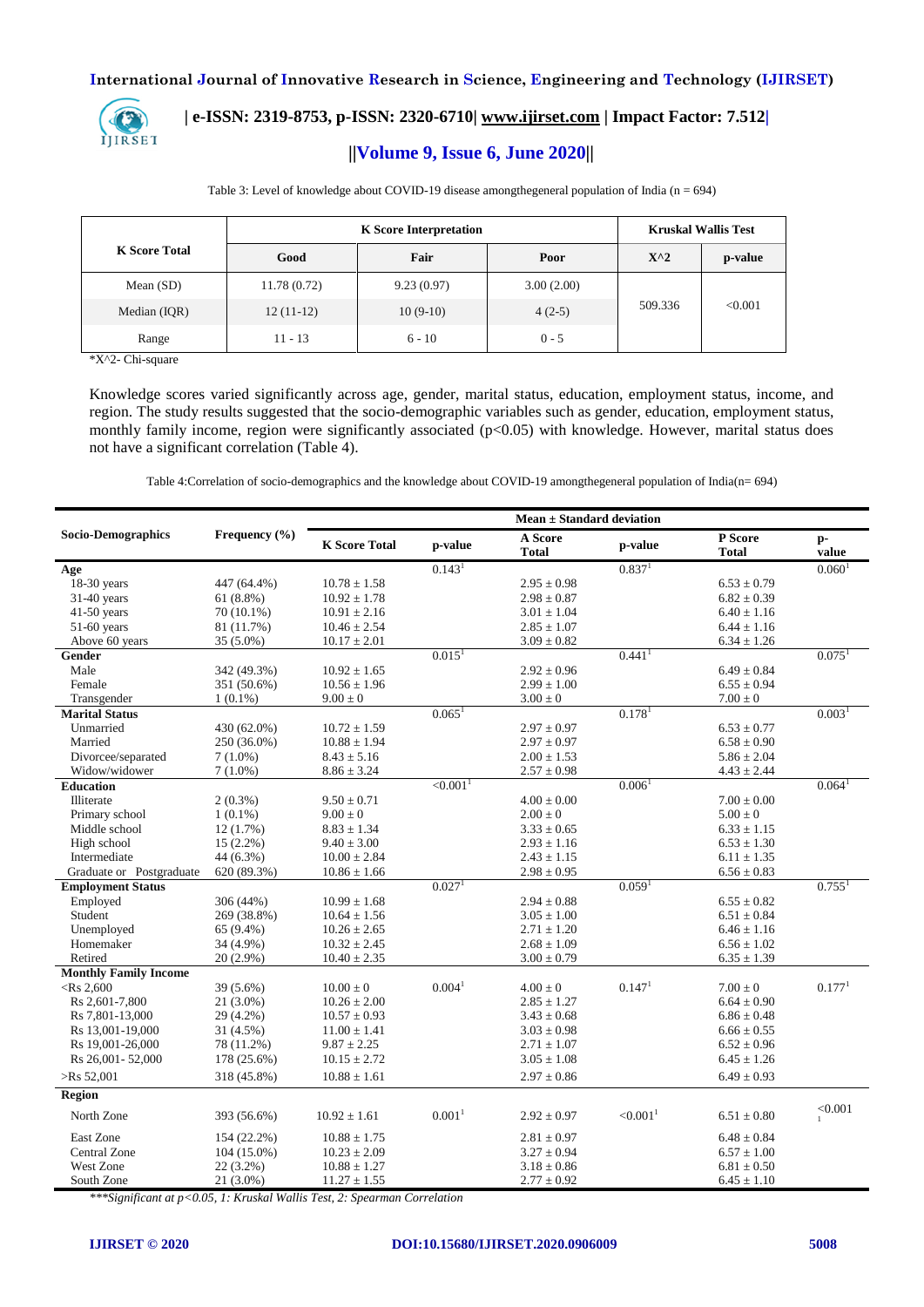

# **| e-ISSN: 2319-8753, p-ISSN: 2320-6710| [www.ijirset.com](http://www.ijirset.com/) | Impact Factor: 7.512|**

## **||Volume 9, Issue 6, June 2020||**

Good knowledge was persistent among all the age groups. Furthermore, poor knowledge was seen among participants of 18 to 30 years of age. Male had better knowledge than females on COVID-19 in India. Most of the participants who were graduate or postgraduate, had good knowledge whereas participants with illiterate to intermediate education background had fair knowledge. Most of the participants were employed and had better knowledge. There was a significant difference between the knowledge score interpretation in terms of K Score Total ( $X^2 = 509.336$ , p = <0.001), with the median K Score Total being highest in the K Score Interpretation for Good knowledge (Table 5).

Table 5: Association between knowledge score interpretation and socio-demographics about COVID-19 disease amongthegeneral population of India  $(n=694)$ 

|                                 | <b>Knowledge Score Interpretation</b> |                     |                    |                        |  |
|---------------------------------|---------------------------------------|---------------------|--------------------|------------------------|--|
| <b>Parameters</b>               | Good<br>$(n = 441)$                   | Fair<br>$(n = 240)$ | Poor<br>$(n = 13)$ | p-value                |  |
| Age***                          |                                       |                     |                    | $0.014^{1}$            |  |
| $18-30$ years                   | 277 (62.8%)                           | 166 (69.2%)         | $4(30.8\%)$        |                        |  |
| $31-40$ years                   | 47 (10.7%)                            | $12(5.0\%)$         | $2(15.4\%)$        |                        |  |
| $41-50$ years                   | 49 (11.1%)                            | 19 (7.9%)           | $2(15.4\%)$        |                        |  |
| $51-60$ years                   | 51 (11.6%)                            | 26 (10.8%)          | 4 (30.8%)          |                        |  |
| Above 60 years                  | 17 (3.9%)                             | $17(7.1\%)$         | 1(7.7%)            |                        |  |
| Gender***                       |                                       |                     |                    | $0.016^2$              |  |
| Male                            | 235 (53.3%)                           | 103 (42.9%)         | $4(30.8\%)$        |                        |  |
| Female                          | 206 (46.7%)                           | 136 (56.7%)         | $9(69.2\%)$        |                        |  |
| Transgender                     | $0(0.0\%)$                            | $1(0.4\%)$          | $0(0.0\%)$         |                        |  |
| <b>Marital Status***</b>        |                                       |                     |                    | $< 0.001^2$            |  |
| Unmarried                       | 260 (59.0%)                           | 167 (69.6%)         | $3(23.1\%)$        |                        |  |
| Married                         | 174 (39.5%)                           | 69 (28.7%)          | $7(53.8\%)$        |                        |  |
| Divorcee/separated              | $4(0.9\%)$                            | $1(0.4\%)$          | $2(15.4\%)$        |                        |  |
| Widow/widower                   | $3(0.7\%)$                            | $3(1.2\%)$          | 1(7.7%)            |                        |  |
| Education***                    |                                       |                     |                    | $< 0.001^2$            |  |
| Illiterate                      | $0(0.0\%)$                            | $2(0.8\%)$          | $0(0.0\%)$         |                        |  |
| Primary school                  | $0(0.0\%)$                            | $1(0.4\%)$          | $0(0.0\%)$         |                        |  |
| Middle school                   | $1(0.2\%)$                            | 11 (4.6%)           | $0(0.0\%)$         |                        |  |
| High school                     | $6(1.4\%)$                            | 8 (3.3%)            | 1(7.7%)            |                        |  |
| Intermediate                    | 23 (5.2%)                             | 18 (7.5%)           | $3(23.1\%)$        |                        |  |
| Graduate or Post graduate       | 411 (93.2%)                           | 200 (83.3%)         | $9(69.2\%)$        |                        |  |
| <b>Employment Status***</b>     |                                       |                     |                    | < 0.001 <sup>1</sup>   |  |
| Employed                        | 217 (49.2%)                           | 85 (35.4%)          | $4(30.8\%)$        |                        |  |
| Student                         | 151 (34.2%)                           | 117 (48.8%)         | $1(7.7\%)$         |                        |  |
| Unemployed                      | 39 (8.8%)                             | 21 (8.8%)           | 5(38.5%)           |                        |  |
| Homemaker                       | 21 (4.8%)                             | $11(4.6\%)$         | 2 (15.4%)          |                        |  |
| Retired                         | 13 (2.9%)                             | 6(2.5%)             | $1(7.7\%)$         |                        |  |
| <b>Monthly Family Income***</b> |                                       |                     |                    | $< 0.001$ <sup>1</sup> |  |
| $<$ Rs 2,600                    | 18 (4.1%)                             | 20 (8.3%)           | $1(7.7\%)$         |                        |  |
| Rs 2,601-7,800                  | 12(2.7%)                              | $9(3.8\%)$          | $0(0.0\%)$         |                        |  |
| Rs 7,801-13,000                 | 18 (4.1%)                             | $11(4.6\%)$         | $0(0.0\%)$         |                        |  |
| Rs 13,001-19,000                | 13 (2.9%)                             | $17(7.1\%)$         | $1(7.7\%)$         |                        |  |
| Rs 19,001-26,000                | 46 (10.4%)                            | 25 (10.4%)          | 7 (53.8%)          |                        |  |
| Rs 26,001 - 52,000              | 121 (27.4%)                           | 56 (23.3%)          | 1(7.7%)            |                        |  |
| $>$ Rs 52,001                   | 213 (48.3%)                           | 102 (42.5%)         | $3(23.1\%)$        |                        |  |
| Region***                       |                                       |                     |                    | 0.005 <sup>1</sup>     |  |
| North Zone                      | 261 (59.2%)                           | 126 (52.5%)         | 6(46.2%)           |                        |  |
| East Zone                       | 81 (18.4%)                            | 68 (28.3%)          | 5 (38.5%)          |                        |  |
| Central Zone                    | 67 (15.2%)                            | 37 (15.4%)          | $0(0.0\%)$         |                        |  |
| <b>West Zone</b>                | $17(3.9\%)$                           | $5(2.1\%)$          | $0(0.0\%)$         |                        |  |
| South Zone                      | 15 (3.4%)                             | 4(1.7%)             | 2 (15.4%)          |                        |  |

*\*\*\*Significant at p<0.05, 1: Chi-Squared Test, 2: Fisher's Exact Test, 3: Kruskal Wallis Test*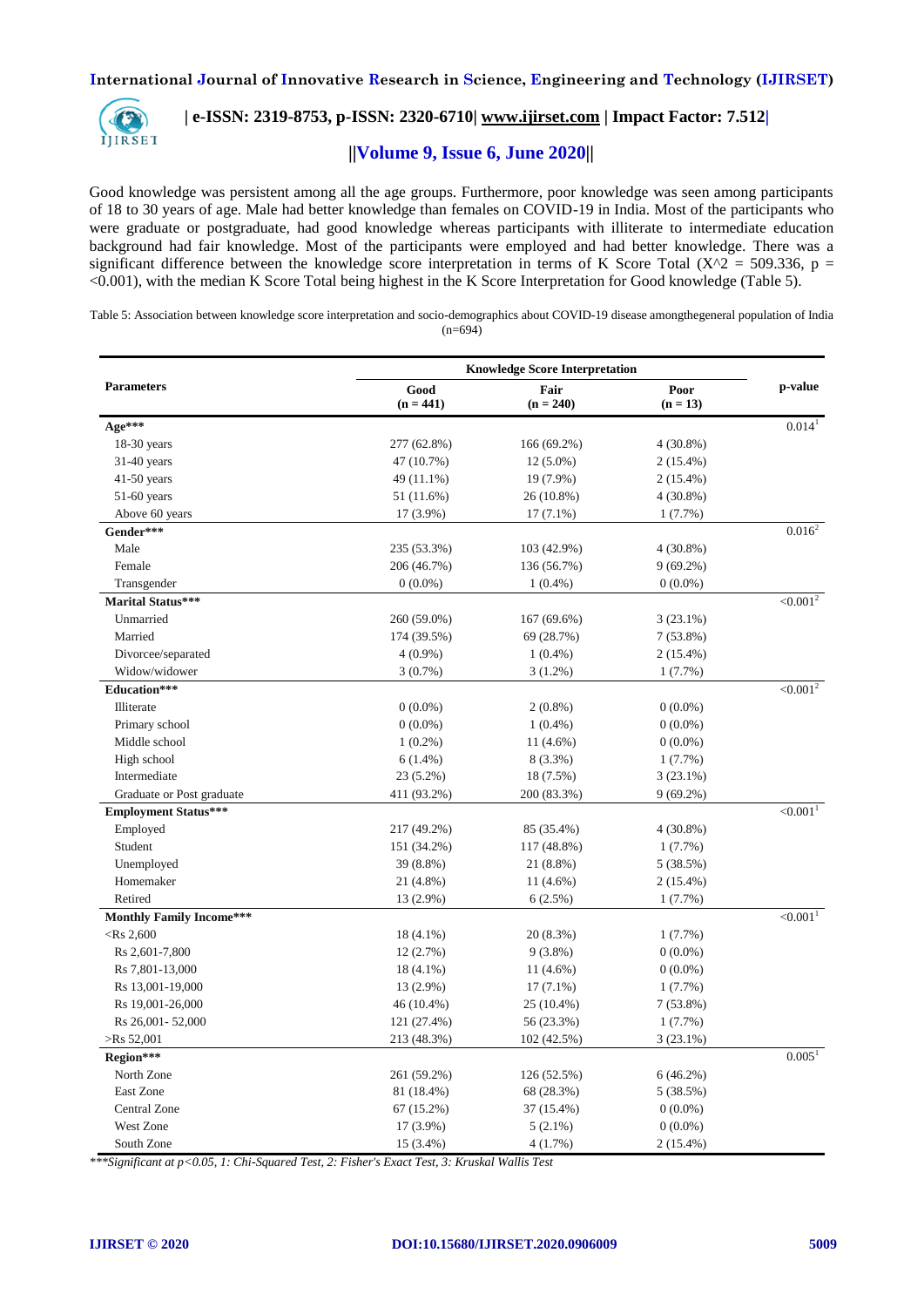

 **| e-ISSN: 2319-8753, p-ISSN: 2320-6710| [www.ijirset.com](http://www.ijirset.com/) | Impact Factor: 7.512|**

 **||Volume 9, Issue 6, June 2020||** 

#### **Attitude outcome of COVID-19:**

The summary of attitude assessment on COVID-19 among the general population in India is shown in Table 1 which suggests that more than ninety percent of the participants considered COVID-19 as a serious disease. Participants showed a positive attitude regarding control of COVID-19 in the country. The results suggested that 44.7% of the participants' belief that awareness regarding COVID-19 is not sufficient in the society. The attitude of participants was assessed by 4 questions on attitude and the range of attitude score total was 2 to 4 and the mean was 2.95 (SD-0.98, Median-3.00) (Table 2). Attitude scores varied significantly across age, gender, marital status, education, employment status, income, and region. Though the attitude of participants towards COVID-19 was significantly associated (p<0.05) with the education and region (Table 4).

#### **Practice outcome of COVID-19:**

The summary of practice assessment on COVID-19 among the general population in India is shown in Table 1. The participants suggested that they have adopted good hygiene practices from wearing a mask to frequent washing of hand. The study results suggested that ninety-nine percent (99%) of the participants followed social distancing in their daily life. A little proportion of participants (29.5%) did not consume any herbal products and traditional medicine to boost their immunity. The practice of participants was assessed by 7 questions on practice and the mean of practice score total was 6.52 (SD-0.89, Median-7.00) and Ranged from 6 to 7 (Table 2). Practice scores varied significantly across age, gender, marital status, education, employment status, income, and region. Thoughthe Practice of participants towards COVID-19 was significantly associated ( $p<0.05$ ) with marital status and region. (Table 4)

The correlation among Knowledge, Attitude, and Practice of the general population in India can be seen in Figure 1. The scatterplot of Attitude vs Knowledge (I) and Knowledge vs Attitude (III) depicts a weak negative correlation whereas the scatterplot of Practice vs Knowledge (II), Practice vs Attitude (IV), Knowledge vs Practice (V), and Attitude vs Practice (VI) depict a weak positive correlation. The scatterplot of Practice vs Attitude (IV) and Attitude vs Practice (VI) showed that the correlation was statistically significant (rho =  $0.24$ , p = <0.001).



(III): K vs A, (IV): P vs A, (V): K vs P, (VI): A vs P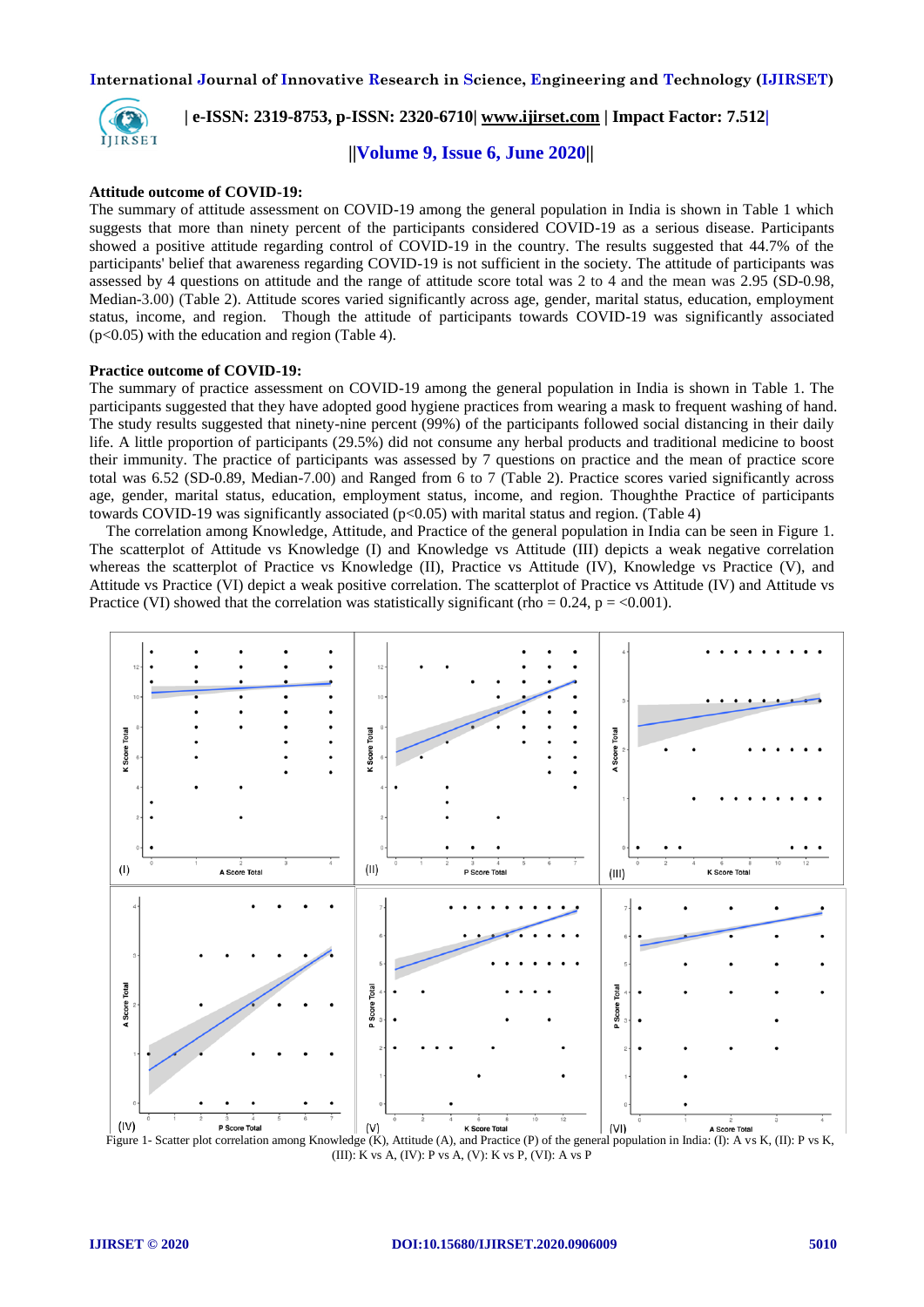

 **| e-ISSN: 2319-8753, p-ISSN: 2320-6710| [www.ijirset.com](http://www.ijirset.com/) | Impact Factor: 7.512|**

# **||Volume 9, Issue 6, June 2020||**

#### IV.**DISCUSSION**

India is the second most populated country in the world [14], thus a large number of citizens are at greater risk of transmission and mortality by COVID-19 in India. Particularly among the elderly and those with chronic ailments. Worldwide efforts to stop the spread of the virus have been made. These efforts are based on the general public's understanding of the disease, which is mainly regulated by their knowledge and attitude. Taking this into account it was necessary to know the level of knowledge among citizens about COVID-19, their attitude towards COVID-19, and the practice they have adopted to prevent themselves from getting infected, all these aspects are covered in our study. As of 21June 2020, lockdown in India is only constrained to containment zone so to prevent the upsurge of COVID-19 cases it is necessary that citizens have good knowledge and attitude, and bring it to their practices of daily life.

In view of our findings, the correct rate of 83% on the knowledge questionnaire suggested that most participants were well-informed about COVID-19. Our scores were a bit similar to a study conducted in Iran [15]. The high correct rate for COVID-19 information in the general population of India is may be due to the high availability of governmentprovided information about the virus since the outbreak began. Another reason is that 89.3% of participants were graduates. Scores were significantly equal for both males and females; this was contrary to a study conducted in China

<sup>11</sup> which showed that females were more knowledgeable about COVID-19. Educated and married had significantly higher knowledge scores. In our study, most of the participants (93.5%) knew the causative agent, 97.5% of the participants knew about the prevention and control required, and 90.5% of the participants knew about the susceptible age group for COVID 19.

Participants in the study, exhibit good KAP towards COVID-19, compared to a study conducted in Thailand on the bordered population during the early outbreak period[16]. In Thailand, 73.4% had poor knowledge of disease prevention and control, while in our study only 1.9% of the participants had poor knowledge moreover 28.5% had poor attitudes toward the disease, while in our study 26.2% had poor attitudes. The main reason for these differences can be due to the difference in time of the study conducted. Our study was conducted when cases were rising and initiatives by the government were taken to increase awareness of the population, while in Thailand study was conducted during the early outbreak period when the number of cases was not that high.

Regarding attitudes, participants had a positive attitude towards the control of COVID-19 in the country and 90% of the participants considered COVID-19 as a serious disease. The attitude score of the participants was 74%. Interestingly our study suggests that females had better attitude scores than males. Though participants believed that awareness regarding COVID-19 is not sufficient in society, this may be due to the increasing number of COVID-19 cases in the country. The attitude of participants was significantly associated with education and region.Comparatively 61.7% of the participants admit that COVID-19 cannot be controlled in India this is contrary to the study conducted in Tanzania on KAP towards COVID-19 where 96% of the participants had an attitude that COVID-19 can be controlled in their country[17]. Our study suggested that attitude and practice are correlated which means a positive attitude will lead to positive practices by the citizen.

Regarding practice, 93.2% of the participants in our study have adopted preventive measures to control COVID-19. Moreover, our study suggests that participants wear a mask (97.6%), frequently wash hands (97.3%), avoid handshaking and hugging (97.8%), and avoid going out (95%). Thus, this suggests that the citizens of India have adopted major practices to prevent the contraction of the virus. Participants in the age group of 31 to 40 had better practice scores than participants of other age groups. A study conducted in Bangladesh on KAP of COVID-19 showed that 87.97% of participants followed social distancing in their daily routine Interestingly, in our study, 99% of the participants followed social distancing in their daily routine[18]. Even social distancing is an effective measure to control the spread of the disease and to limit the cases of COVID-19 in the country. Moreover, our study also suggested that knowledge was highly associated with the practice of participants thus the citizens of the country adopted social distancing and it was considered an effective measure to halt the cases of the disease in the country. A paper suggested that traditional medicine from Homeopathy and Ayurveda are immunity boosters to fight against coronavirus disease [19]. Certainly, in our study, 70.5% of the participants consume Herbal products and traditional medicines to boost their immunity. Experts have said that resurgence of COVID 19 cases may take place following the relaxation implemented for lockdown. To prevent this, the practices need to be instilled in the citizen [20]. The major limitation of this study is that the survey was restricted to people with internet access.

Our study concludes that the overall population had good knowledge, positive attitude, and adopted the practices to prevent the disease during the pandemic. Furthermore, males tend to be superior in knowledge in contrast females tend to be superior in attitude and practice. People with low knowledge about COVID-19 need to be targeted, in order to promote their positive attitude and to adopt safe practices. The government should create tools to increase awareness and adoption of safe practices during this hard time.